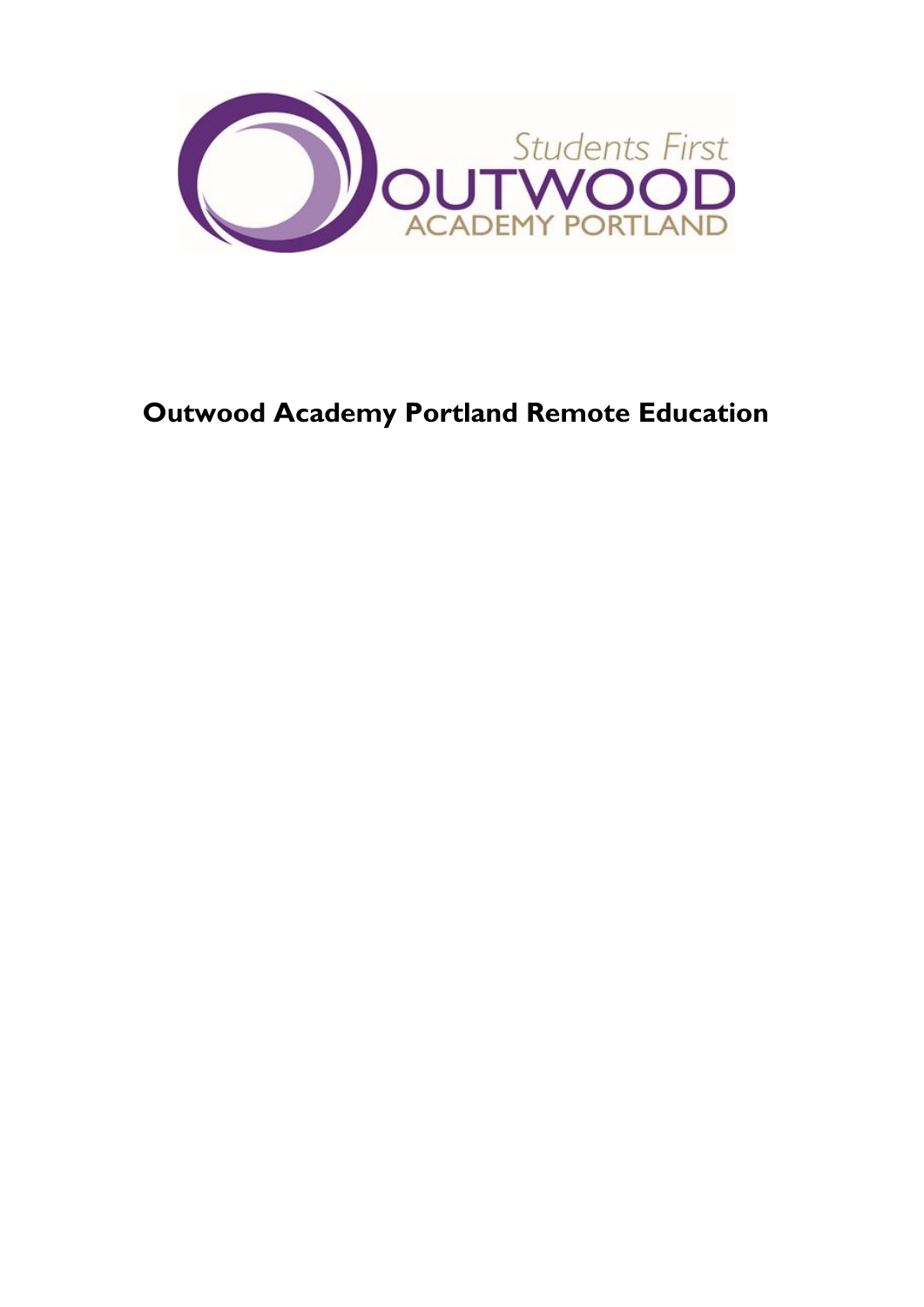#### **Remote education provision: information for parents**

This information is intended to provide clarity and transparency to pupils and parents or carers about what to expect from remote education if local restrictions require entire cohorts (or bubbles) to remain at home.

For details of what to expect where individual pupils are self-isolating, please see the final section of this page.

#### **The remote curriculum: what is taught to pupils at home**

A pupil's first day or two of being educated remotely might look different from our standard approach, while we take all necessary actions to prepare for a longer period of remote teaching.

# **What should my child expect from immediate remote education on the first day or two of pupils being sent home?**

Students are able to transfer immediately to remote learning through Google Classroom. Teachers will set appropriate work for their classes via the Classroom; this will include live lessons, pre-recorded lessons and appropriate resources to ensure that learning continues in line with the normal sequence of learning.

Students who do not have access to technology can loan a laptop/Chromebook from the school. In some cases, it may be appropriate for paper copies of resources to be sent home for students to complete.

If your situation at home changes please inform the school so that our records regarding students' access to technology and wi-fi access can be kept up to date. Please use the 'Contact Us' button on the school website.

# **Following the first few days of remote education, will my child be taught broadly the same curriculum as they would if they were in school?**

We teach the same curriculum remotely as we do in school. There may be some subjects such as art, PE and design & technology that rely on access to specific resources and equipment that students do not have access to at home. In these cases, alternative work will be set that is linked as closely as possible to what the students would be learning if they were in school.

It is important that students continue to make progress in all their subjects. This is why we have carefully mapped the content for each subject to ensure that we can switch seamlessly to a remote learning approach should the need arise.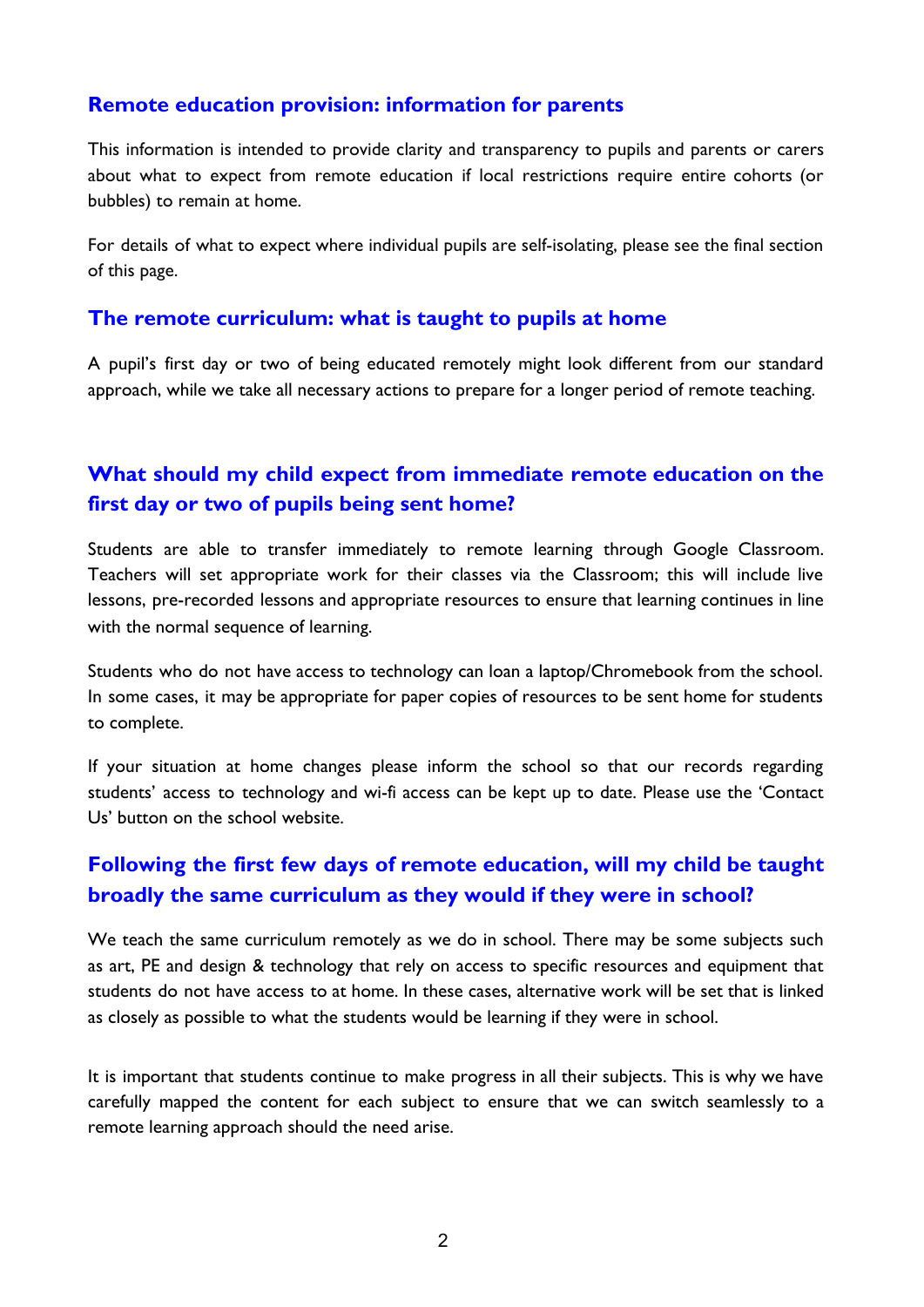### **Remote teaching and study time each day**

### **How long can I expect work set by the school to take my child each day?**

We expect that remote education (including remote teaching and independent work) will take pupils broadly the following number of hours each day:

| Primary school-aged pupils                                                                      | N/A                                                                                               |
|-------------------------------------------------------------------------------------------------|---------------------------------------------------------------------------------------------------|
| school-aged<br>pupils<br>not<br>Secondary<br>working towards formal qualifications<br>this year | A minimum of 5 hours with additional<br>work set between lessons (homework)                       |
| Secondary school-aged pupils working<br>towards formal qualifications this year                 | A minimum of 5 hours with additional<br>work<br>being<br>between<br>set<br>lessons<br>(homework). |

### **Accessing remote education**

# **How will my child access any online remote education you are providing?**

Students will use their Google account to access Google Classroom, where they will find work set in Classrooms for each of their classes, as well as some whole-year-group Classrooms. In addition to this we have the range of externally provided online resources used to support students' progress in subjects. These include Hegarty Maths, Sparx, GCSE Pod, Lexia and Accelerated Reader.

# **If my child does not have digital or online access at home, how will you support them to access remote education?**

We recognise that some pupils may not have suitable online access at home. We take the following approaches to support those pupils to access remote education:

If you have already informed us that your child needs access to a device to access online learning, a laptop/Chromebook (dependent on availability) will be issued for the duration of the Covid-related absence. We do understand that circumstances may change and, should this happen, please contact us via the 'Contact Us' button on the school website. A colleague from school will then contact you to address any issues and to resolve any barriers to online learning, including wi-fi access.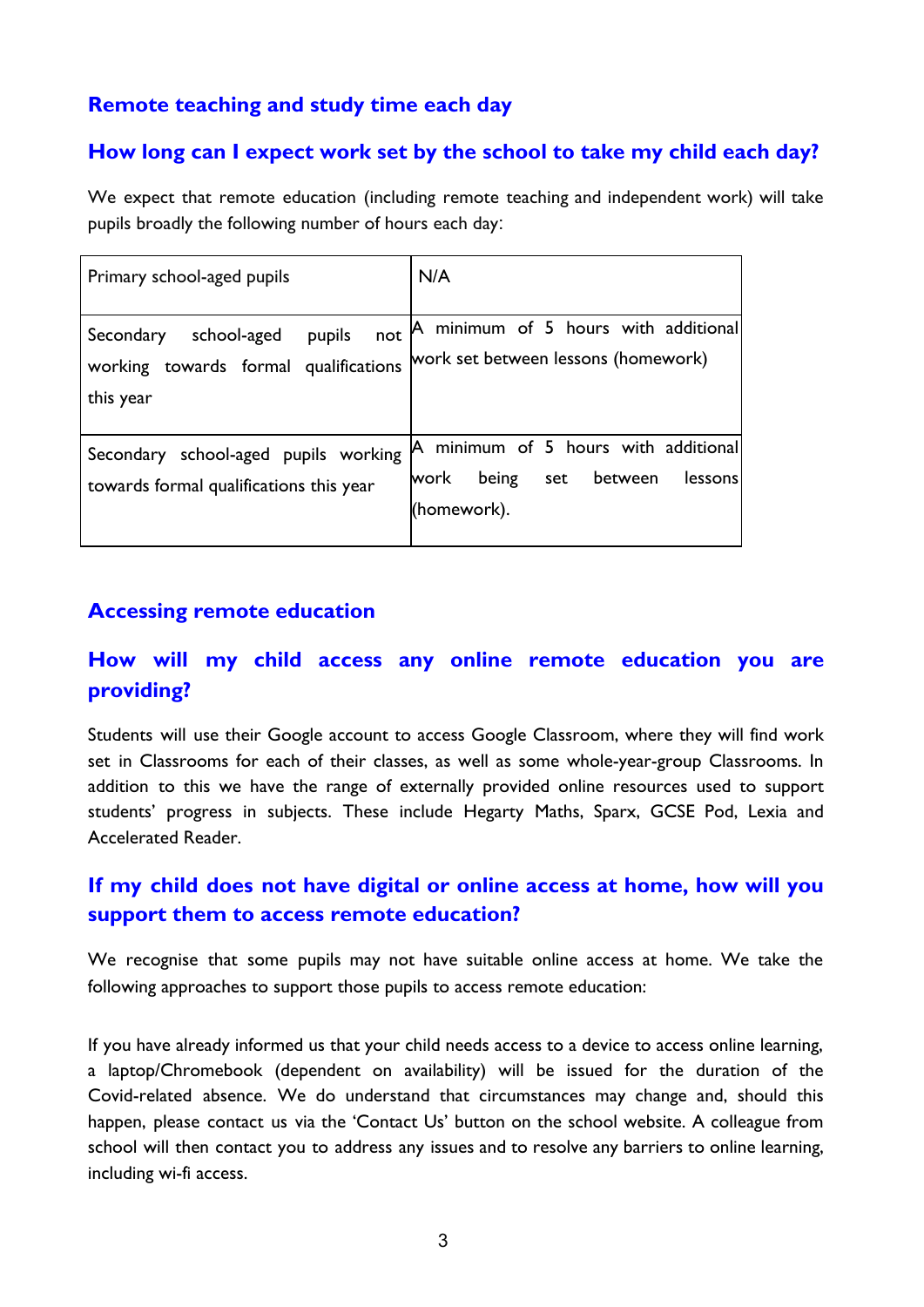For those families who have requested printed materials; packs of work will be posted home or delivered (if appropriate). A member of staff will contact you to agree an appropriate way of submitting the completed work in order to get feedback from teachers. This could include regular phone calls, posting work back to the school or taking photos of the completed work via mobile phone and emailing it to the appropriate person.

#### **How will my child be taught remotely?**

We use a combination of the following approaches to teach pupils remotely:

Google Classroom is the 'go to' place for all students to access their online learning. All students have been taught how to use this platform and additional support if required is available by contacting the relevant Learning Manager or class teacher.

Live teaching will be used wherever this is practicable to do so. Students will follow their normal timetable of lessons.

There may be recorded lessons where the teacher has pre-recorded the lesson for their class and posted this in their Google Classroom. This could include direction to national sites eg Oak National Academy, or subject specific YouTube clips that are embedded in the content.

Additional work is set by the teacher via Google Classroom which may include revision and quizzes to consolidate learning. In some cases where access to technology is a barrier then work will be printed for students and posted or delivered home for students to complete.

#### **Engagement and feedback**

### **What are your expectations for my child's engagement and the support that we as parents and carers should provide at home?**

All students are expected to engage with remote learning. Those not engaging will be followed up by their teachers or Learning Manager to identify any barriers and to establish what further support is required.

Parents/carers are able to sign up to 'Google Classroom Guardian Share' which means that they will receive an overview of the work that has been set for their child on Google Classroom.

### **How will you check whether my child is engaging with their work and how will I be informed if there are concerns?**

A register will be taken by the teacher for all live lessons and absentees will be followed up regarding their non-attendance.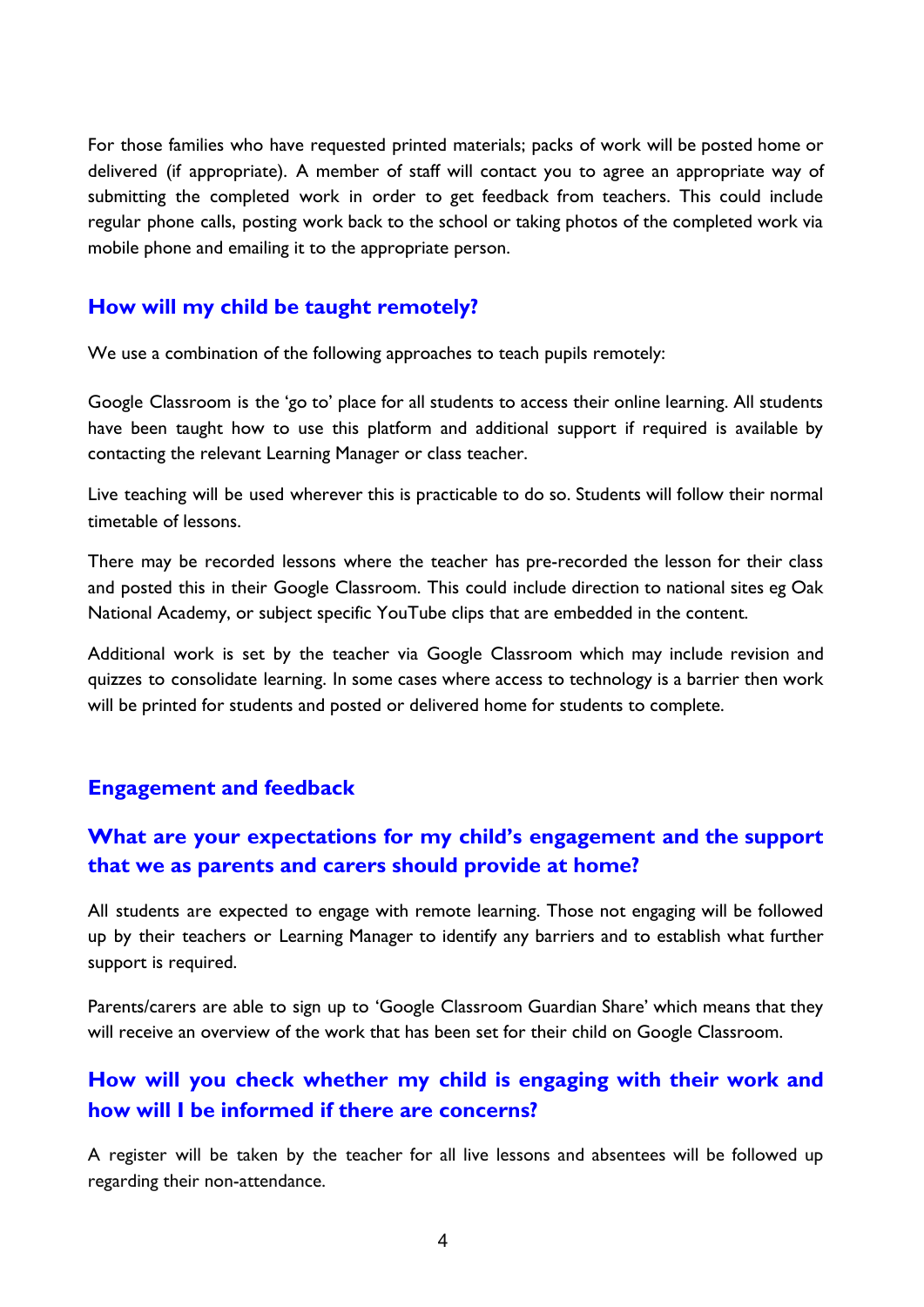Parents will be informed via text, email or phone call regarding lack of engagement with remote learning. There is an expectation that parents/carers support their child in ensuring that they engage with the work that is set by their teachers.

Class teachers will follow up any concerns with student engagement.

For students who are accessing printed resources, a decision for how to track their progress will be made on a case by case basis and will be coordinated by the Learning Manager.

#### **How will you assess my child's work and progress?**

Feedback can take many forms and may not always mean extensive written comments for individual children. For example, whole-class feedback or quizzes marked automatically via digital platforms are also valid and effective methods, amongst many others. Our approach to feeding back on pupil work is as follows:

This will take a variety of formats depending on the way the lesson is delivered: Live lessons enable the teacher to obtain feedback from students in the same way they would in the physical classroom.

Feedback via Google Classroom will be given to students regarding their progress and areas for development. This can take the form of written feedback or through the use of Apps which records the teacher's feedback to the students which is then posted in the Google Classroom for the students to listen to.

Google Forms are used frequently to quiz students to check for understanding.

Students will receive feedback via Google Classroom on the work they have submitted. This feedback will be in line with the school policy which means that the student will receive regular feedback from teachers in school.

### **Additional support for pupils with particular needs**

# **How will you work with me to help my child who needs additional support from adults at home to access remote education?**

We recognise that some students, for example, students with special education needs and disabilities (SEND), may not be able to access remote education without support from adults at home.